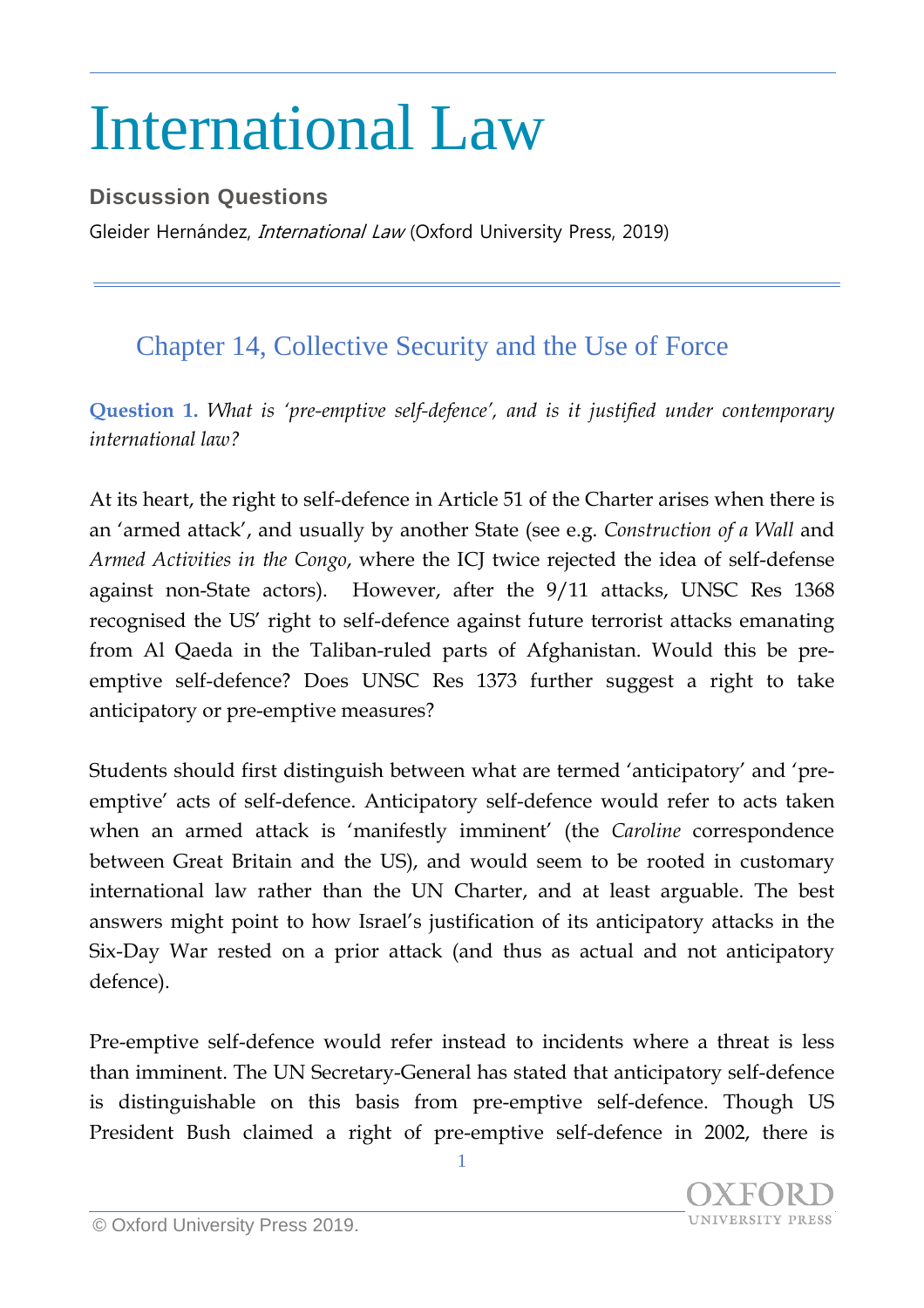virtually no actual practice, as even acts of anticipatory self-defence are usually justified on another legal basis. As such, there seems to be little acceptance of preemptive self-defence, with even the US-UK invasion of Iraq relying upon a peculiar interpretation of Security Council resolutions.

**Question 2.** *What is the relationship between 'humanitarian intervention' and the 'responsibility to protect'?*

Students should begin by understanding and describing the doctrines as clearly as possible. Humanitarian intervention is meant to refer to situations where a State or group of States can intervene militarily in situations to protect the inhabitants of another State from a humanitarian catastrophe, such as genocide or war crimes. The idea is that if a State is unwilling or unable to protect its population, or in fact is itself perpetrating the violations, that others can intervene, without the consent of the Security Council.

Because humanitarian intervention allows for an essentially unilateral determination, it is rarely invoked even when the facts on the ground suggest that it has occurred (see e.g. India in Bangladesh, Tanzania in Uganda, Vietnam in Cambodia). Even the Kosovo intervention by NATO members was for the most part justified through other doctrines: only the UK and Belgium actually invoked humanitarian intervention. The doctrine has remained extremely controversial

For this reason, the 'responsibility to protect' (R2P) doctrine arose in 2001-2005, and is now invoked routinely by the Security Council. However, R2P is very distinct from humanitarian intervention in that it focusses on prevention and protection before intervention (the 'three pillars'), but also in that armed intervention still requires approval by the Security Council. In this respect, it may be argued that R2P broadens Security Council competence in respect of humanitarian intervention, but if anything undermines a unilateral right to do so.

The best responses will also reflect on whether interventions based on R2P and authorised by the UNSC themselves have limitations, for example looking at the situation in Libya where regime change took place pursuant to UNSC Resolution 1973.